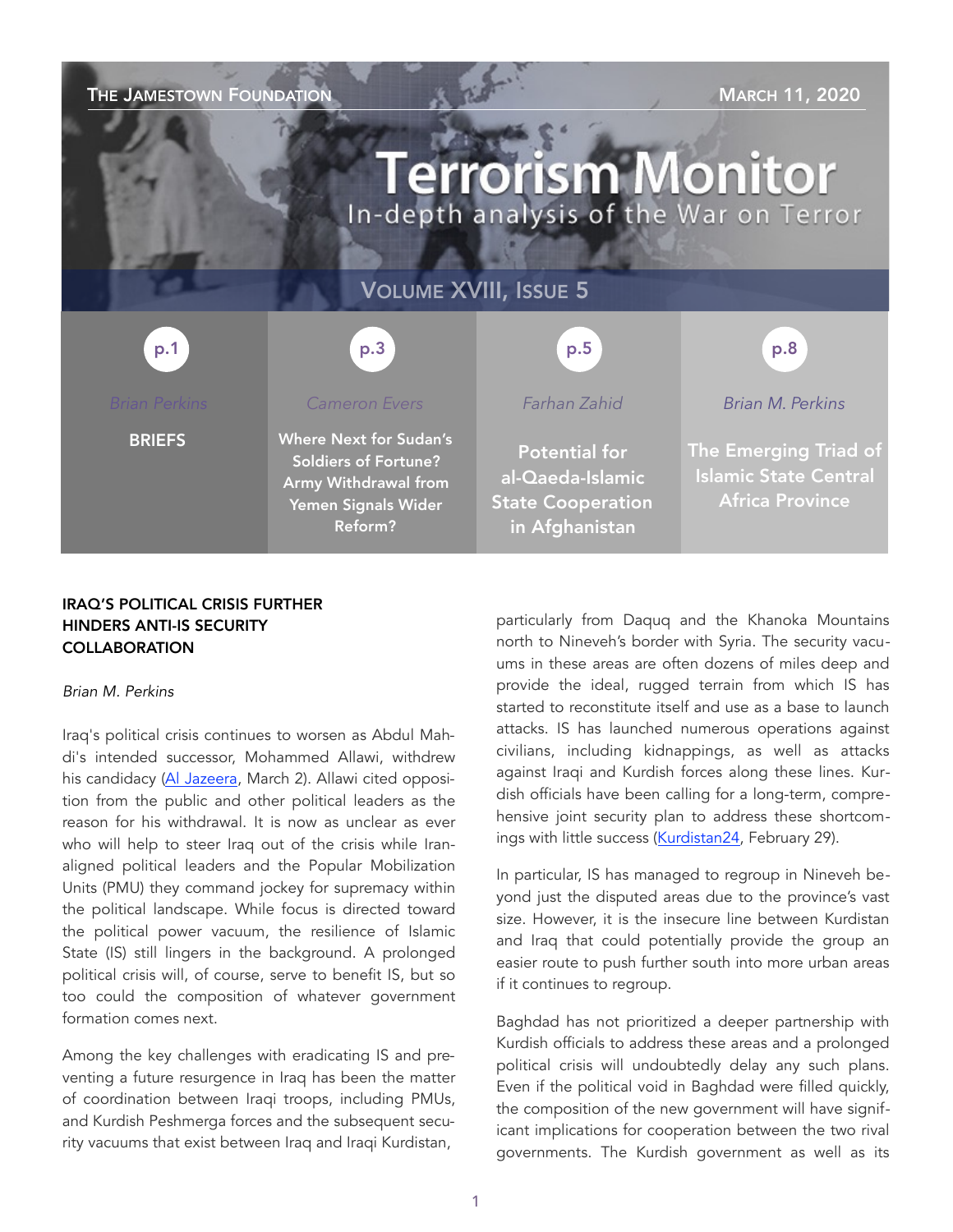Peshmerga forces' relationship with their Iraqi counterparts, particularly the PMUs, remains significantly strained. Kurdish officials have been vocal in warning against the rise of Iranian-backed militias. Countless bloody battles have been ongoing between Peshmerga forces and Iranian-backed PMUs, most notably when the Iraqi government sought to retake control of Kirkuk province in 2017 ([Kurdistan24,](https://www.kurdis) October 20, 2017). Meanwhile, efforts to push U.S. forces out of Iraq are in direct opposition to Kurdish sentiment and the government's commitment to eradicating IS and stabilizing the country and its relations with Baghdad. A major victory for Iranian-backed politicians and the PMU will further slow security partnerships and an improvement in relations between the Iraqi and Kurdish government, the latter of which will push to continue the United States' presence.

*Brian M. Perkins is the Editor of* Terrorism Monitor.

#### IRAN: CORONAVIRUS ADDS TO REGIME'S WOES

#### *Brian M. Perkins*

The rapid and global spread of coronavirus has significantly impacted the global economy and is particularly devastating to the oil exporting Gulf states, many of which rely heavily on exports to China. The domestic impact for Iran, however, extends well beyond the economy and is less related to oil exports than in nearby countries—due to sanctions—and more about the already boiling public resentment toward the regime. While the virus has mostly kept the outrage off the streets, the ongoing handling of the situation and its impact will almost certainly come to bare when the dust settles.

The rapid spread of coronavirus across most major population centers in Iran has led to at least 290 deaths the third most deaths behind China and Italy—since the first reported case on February 19. The outbreak comes on the heels of popular protests in late 2019, the controversial downing of a Ukrainian passenger jet, and during parliamentary election polling on February 21 that was boycotted in numerous locales for purportedly being a sham [\(Middle East Eye](https://www.middleeasteye.net/news/coronavirus-iran-reports-highest-one-day-death-toll), March 10). The Iranian regime has faced significant criticism, both externally and internally, for its failure to quarantine the city of Qom and enact broader restrictions, the virus' spread among political leaders, and the lack of transparency surrounding the outbreak and reporting on the official number of cases. Some isolated clashes have already been reported over the handling of the outbreak in the city of Talesh in Gilan Province and further isolated, small-scale incidents could crop up elsewhere.

The parliamentary election, which saw the disqualification of countless reformist candidates, proceeded despite the outbreak and saw a turnout that was, understandably, even lower than what was already expected. Hardline conservative politicians won in a landslide victory and the rapid spread of the virus is almost certain to have muted public frustration. Adding further intrigue to the likely delayed public response is the matter of the number of Iranian officials who have been infected with coronavirus, including two newly appointed conservative lawmakers ([Radio Farda,](https://en.radiofarda.com/a/second-newly-elected-l) March 7; [Al Arabiya,](https://english.alarabiya.net/en/News/middle-east/2020/03/01/Newly-elected-Iranian-MP-dies-of-flu-amid-coronavirus-outbreak.html) March 1).

The Iranian regime's handling and duration of the coronavirus outbreak is almost certain to provide more fodder to a public that has grown increasingly frustrated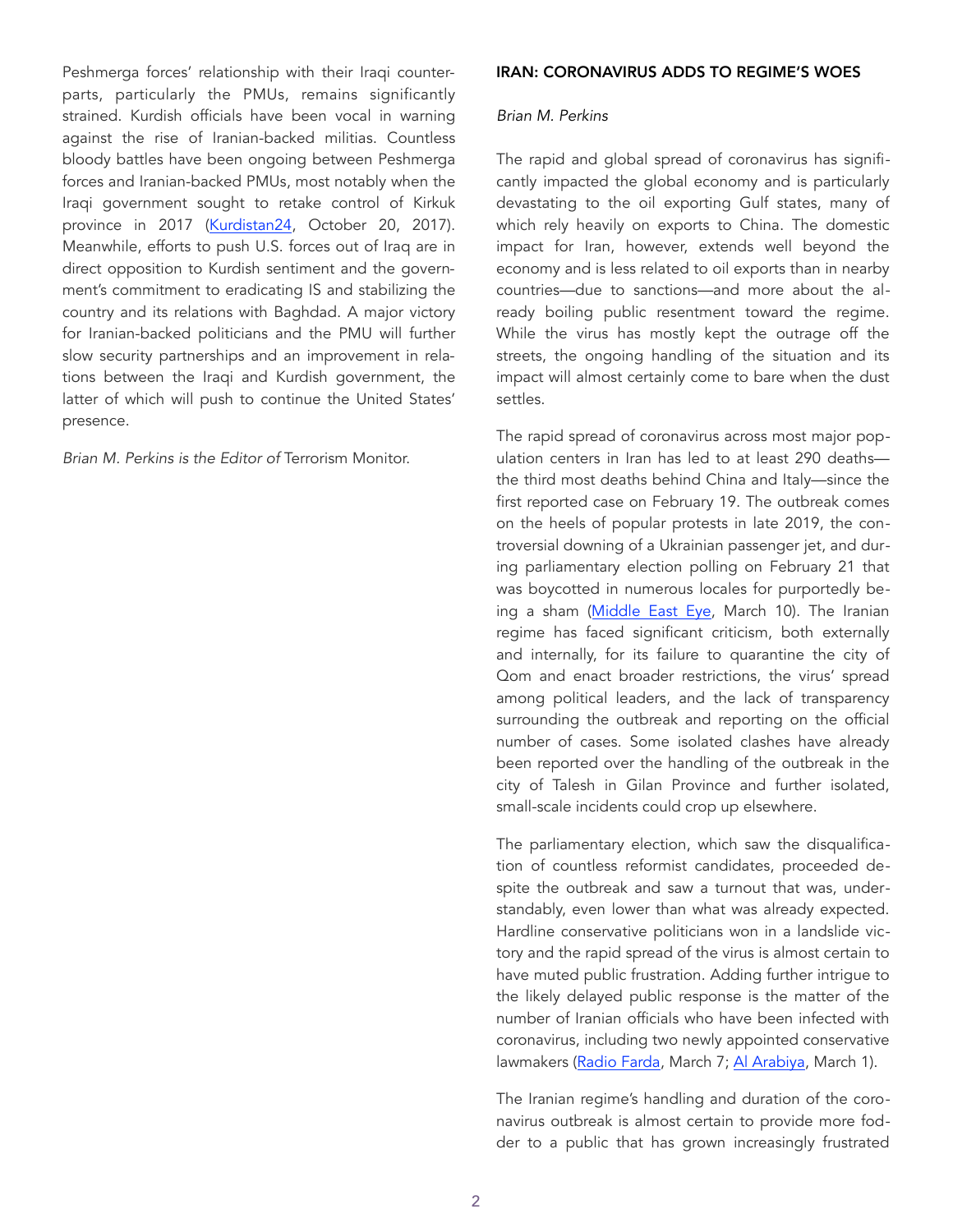with its narrative controlling cycles of lies, repression, corruption, and overseas misadventures at the detriment of the public. If the outbreak continues to spread at its ongoing pace and the death toll continues to rise, the Iranian regime will face new questions and outrage beyond the already tumultuous past six months. Further, it is unclear how the second order effects will play out in regard to the number of Iranian lawmakers effected and the implications a prolonged outbreak will have on runoff parliamentary elections that were slated to be held on April 17, but could be delayed [\(Tasnim News,](https://www) March 10).

*Brian M. Perkins is the Editor of* Terrorism Monitor.

# Where Next for Sudan's Soldiers of Fortune? Army Withdrawal from Yemen Signals Wider Reform

#### *Cameron Evers*

Sudan's April 2019 popular revolution—aided by the military—ended three decades of rule by dictator Omar al-Bashir. The removal of Bashir was celebrated, and the country was hopeful for a new era. Despite Bashir's ouster, the next steps would prove difficult as the new transitional government inherited one of the world's worst economic and foreign policy portfolios. One of the outstanding failed policies during the fading years of the Bashir regime was the deployment of Sudanese armed forces into the quagmire of Yemen's civil war.

#### The Gulf Origins of Sudan's Army-for-Hire and its Inherent Political Limit

At the outset of the Yemeni civil war in 2015, Saudi Arabia aimed to build up its ground forces with the armies of both allies and potential allies. Then-dictator Bashir offered his experienced soldiers to Saudi Arabia and the UAE in exchange for funds that Sudan desperately needed ([Terrorism Monitor,](https://jamestown.org/program/sudans-controversial-rapid-support-forces-bolsters-saudi-efforts-yemen/) October 27, 2017). For roughly five years, tens of thousands of Sudanese troops (including youths in their early teens) cycled in and out of deployments, often engaging in the heaviest of the fighting. Many Sudanese sought out the mission in Yemen for its high rate of pay, which posed an alluring sum in Sudan's dire economy ([Al-Jazeera](https://www.aljazeera.com/news/2018/12/saudi-arabia-recruited-darfur-children-fight-yemen-nyt-181229111259452.html)*,* December 29, 2018).

While Sudan's regular military mostly deployed to the border areas between Yemen and Saudi Arabia, it was the paramilitary Rapid Support Forces (RSF) from Darfur*,* led by Mohamed Hamdan Daglo, (a.k.a "Hemedti"), who were deployed directly inside Yemen (Middle East Eye, December 22, 2019).

The mission was unpopular, and while exact casualty numbers are unknown, Houthi rebels claim 4,000 Sudanese troops have been killed and other accounts indicate that upwards of 3,700 have been wounded (Press [TV,](https://www.presstv.com/Detail/2019/11/02/610223/Over-4000-Sudanese-militiamen-slain-in-Saudiled-war-on-Yemen-Army-spox) November 2, 2019; [Middle East Eye,](https://www.middleeasteye.net/news/thousands-saudi-paid-sudanese-mercenaries-die-frontline-yemen) November 10, 2019). Sentiment against the country's presence in the war has persisted within Sudan's government and the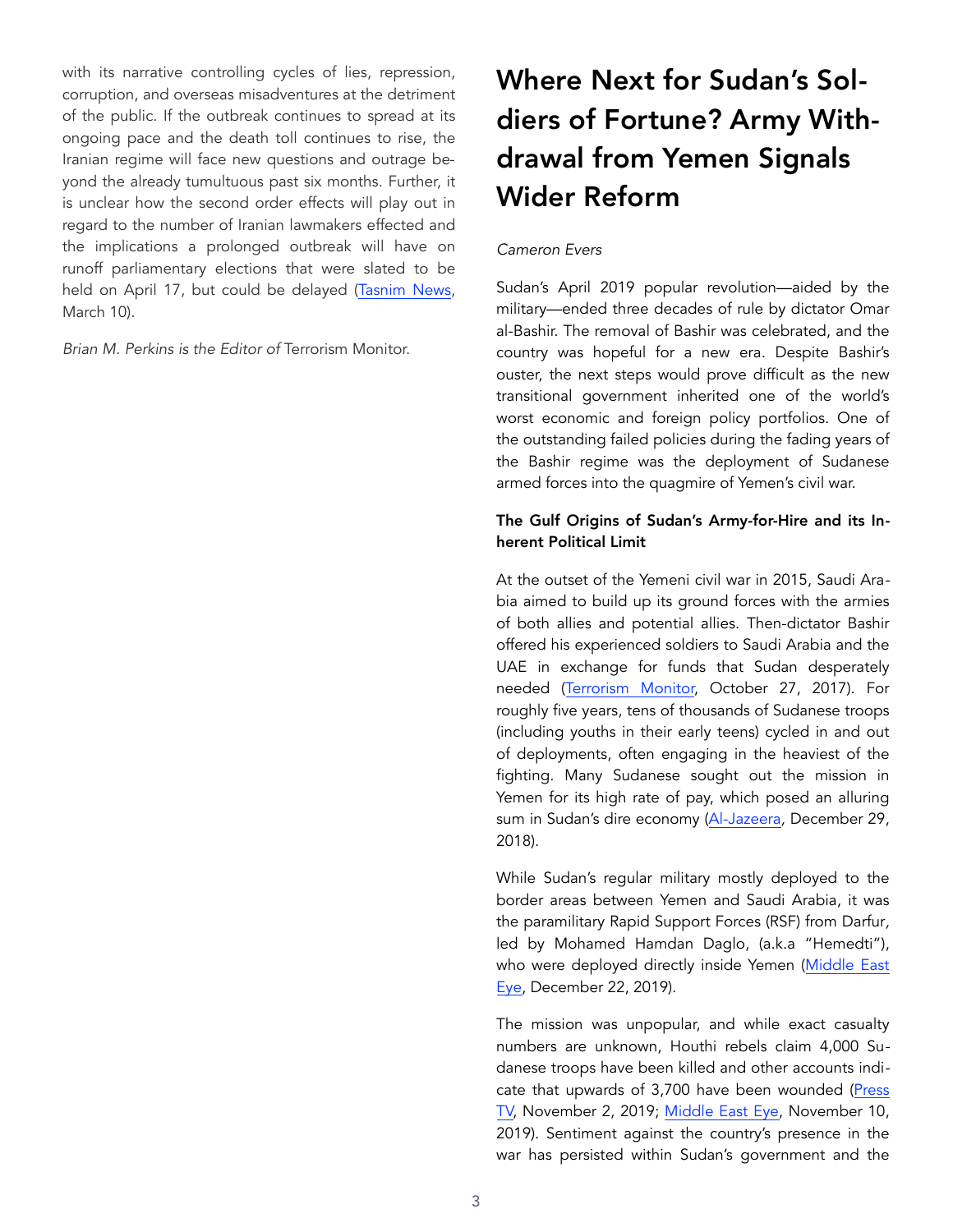wider population, including members of the political movement that would eventually help topple the Bashir regime in April 2019 [\(Radio Dabanga](https://www.dabangasudan.org/en/all-news/article/sudan-mps-call-on-president-to-withdraw-forces-from-), April 30, 2019).

#### Normalization: Sudanese-style

Just four months after the revolution, despite aspirations of reform, reports surfaced of possible additional Sudanese deployments to a separate conflict altogether, in Libya (Africa News, July 17, 2019). For the time being, it appeared the old regime's patterns had remained in place. Some Yemen experts believed Sudan's post-revolution government was still too military-dominated for the country to buck the trend and withdraw its troops from overseas ([Al Araby,](https://www.alaraby.co.uk/english/indepth/2019/9/14/yemen-in-focus-will-sudan-withdraw-from-saudi-led-coalition) September 13, 2019).

Nonetheless, a July 2019 deal for a new, post-revolution government arrangement established the position of prime minister, which was taken up by Abdullah Hamdok on August 21 [\(Gulf News,](https://gulfnews.com/world/mena/abdalla-hamdok-sworn-in-as-sudan-prime-minister-1.1566420695741) August 22, 2019). Hamdok began his tenure by quickly moving to establish himself as a normalizing figure, paying a visit to Washington in December 2019—the first time a Sudanese prime minister had visited in over 30 years. On this trip, Hamdok repeatedly stated that Sudan would reduce its role as a destabilizing factor in its region and draw down its involvement in foreign wars ([Middle East Eye](https://www.middleeasteye.net/news/sudans-hamdok-moves-against-terror-groups-during-us-visit-bid-end-sanctions), December 15, 2019; YouTube, December 5, 2019). Just days later, he followed these statements with an announcement that 10,000 troops had returned home to Sudan from Yemen ([YouTube,](https://www.youtube.com/watch?v=nSFon) December 9, 2019). In February 2020, a military spokesperson stated that Sudan's force in Yemen had been reduced further to just 657 soldiers ([Press TV,](https://www.presstv.com/Detail/2020/02/10/618299/www.presstv.ir) February 10; [Al-Monitor](https://www.al-monitor.com/pulse/originals/2020/01/yemen-sudan-pullout-troops-war-uae-saudi-arabia-coalition.html)*,* February 3). A new foreign policy had paralleled the transitional government's formative stage and set the tone for Hamdok's strategy.

Meanwhile, in Libya, Sudan plays a much murkier role than in Yemen. The total number of Sudanese fighters in Libya who are former Darfuri rebels versus how many are RSF, and which Libyan faction holds the majority in their rosters, remains unclear. While Sudanese officials and UN panels deny the country's official involvement in Libya, some Sudanese media and separate UN panels contradict them and affirm the RSF is inside Libya, alleging 1,000 RSF militiamen were sent to aid Khalifa Haftar's siege of Tripoli beginning in July 2019 [\(Radio Da](https://www.dabangasudan.org/en/all-news/article/sudan-s-rsf-militia-denies-involvement-in-libya)[banga](https://www.dabangasudan.org/en/all-news/article/sudan-s-rsf-militia-denies-involvement-in-libya), January 15; [Middle East Eye](https://www.middleeasteye.net/news/sudan-and-), November 9, 2019). Later accounts emerged of thousands of Sudanese serving as rearguard forces for Haftar's eastern oil fields, bordering Sudan [\(Middle East Eye](https://www.middleea), January

28). A UAE-based company allegedly hired numerous Sudanese for security jobs in the country, but then after training, only presented them with positions fighting in either the Yemeni or Libyan conflict zones. The practice has generated anti-UAE protests in Khartoum ([TRT](https://www.trtworld.com/africa/how-the-uae-is-coercing-young-sudanese-into-becoming-mercenaries-33294)  [World](https://www.trtworld.com/africa/how-the-uae-is-coercing-young-sudanese-into-becoming-mercenaries-33294), January 28; [Sudan Tribune,](https://www.sudantribune.com/spip.php?article68899) January 27).

Hamdok has had less to say about Libya, possibly because of Sudan's official position that it is not involved. Given his mission to bolster Sudan's image abroad and his past role in backing Sudan's exit from Yemen, however, a similar pattern of reform could envelop Hemedti's schemes in Libya.

#### Potential Tampering of Other War Policies

One does not have to look far back into history—or lingering current issues—to see less preferable directions for Sudan's future. Sudan's wars are unpopular, and its principal benefactors (the RSF) are linked to some of the worst humans rights abuses of the 21st century.

In this context, Hamdok will likely attempt to further limit the inherited Bashir-era arrangements that could damage Sudan's recovering reputation. In some ways, he has already begun a type of damage control for the past dictatorship. In February, Hamdok announced a deal with the United States on compensating the families of the victims of the USS Cole terrorist bombing in 2000 that was linked to Sudan (though officially denied) (Al [Jazeera,](https://www.aljazeera.com/news/2020/02/sudan-reaches-settlement-deal-families-uss-cole-victims-200213171724299.ht) February 13; [The East African,](https://www.theeastafrican.co.ke/news/africa/Sudan-signs-deal-USS-Cole-bombing/4552902-5454406-hv5a17/index.html) February 13).

Looking ahead, any future attempts to reduce the flow of weapons, militiamen, and terrorists into other African and Middle Eastern countries will likely influence the global community's perception of the reforms made possible by Hamdok. However, these are the illicit industries closest to the hearts of his military competitors in the government. If Hamdok can reform the underworld of the Sudanese security sector, then it is likely that the outside world will perceive him as being able to reform the less contentiously violent sectors. But on the contrary, a lack of a coherent Yemen/Libya policy or a sudden RSF rebound abroad may leave the door open for further RSF meddling in any of Sudan's neighbors. Such a scenario would highlight that the ghosts of Bashireconomics persist, and slow the rest of the reform agenda.

Finally, the potential legitimacy gained from taking on popular public grievances—indeed the cause of the April revolution— against the regime's self-serving war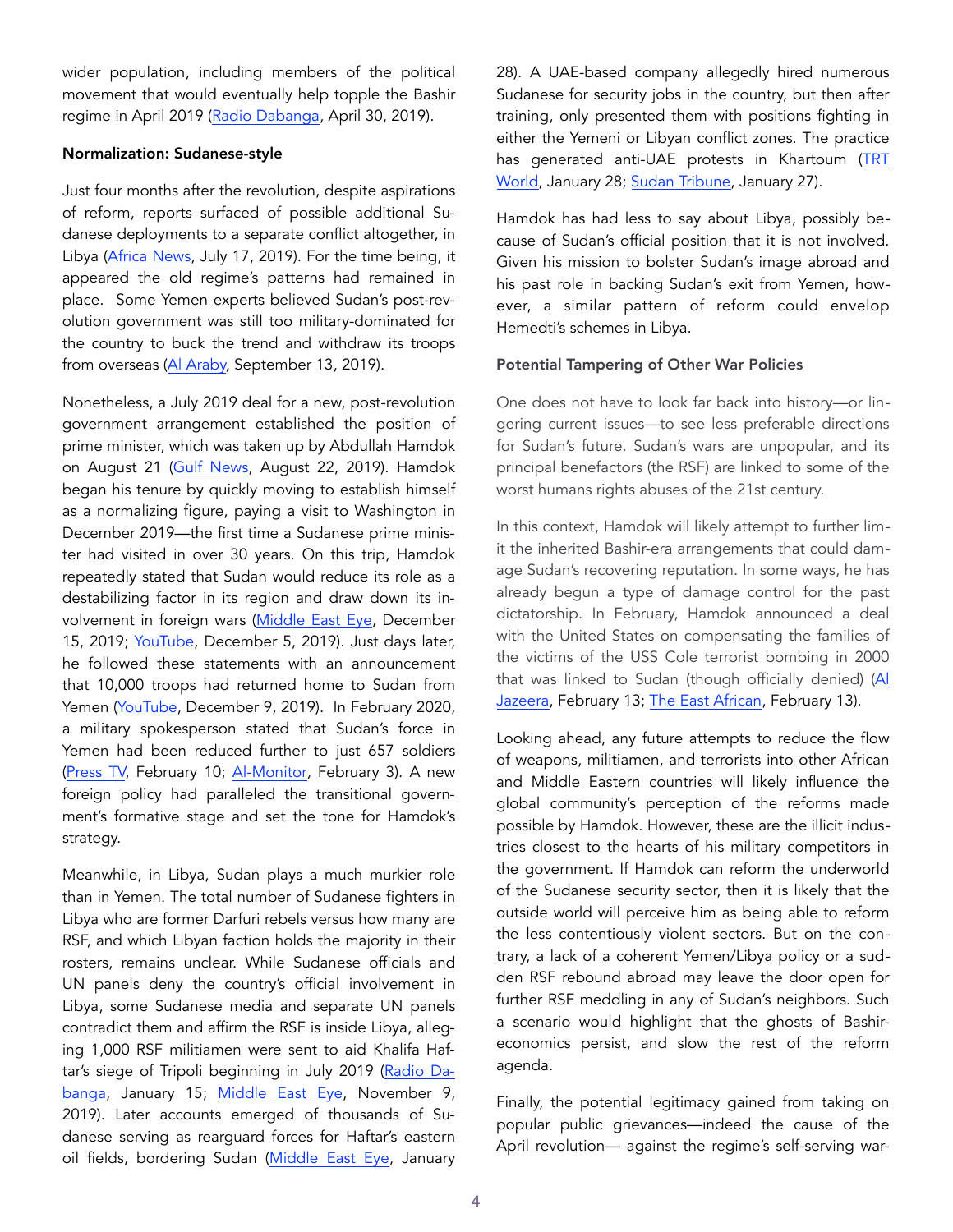making, could also ultimately help to shield Hamdok from military factions, who remain Hamdok's greatest threat, as demonstrated by a March 9 assassination attempt ([Sudan Tribune](https://www.sudantribune.com/spip.php?article69082), March 9; [Middle East Eye](https://www.middleea), March 9).

*Cameron Evers is a Senior Intelligence Analyst for a global risk firm where he advises a Fortune 500 financial company on geopolitical risk. He has previously researched for US and Africa-based consultancies and organizations, focusing on civil-military relations, regime dynamics, and defense issues in the developing world. His work has appeared in Small Wars Journal, West Point's Modern War Institute, and The Week Magazine, among other outlets. He has given lectures on African and Middle Eastern politics for the US Government.*

.

# Potential for al-Qaeda-Islamic State Cooperation in Afghanistan

#### *Farhan Zahid*

Frequent There has frequently been sspeculation has recently posited that Islamic State (IS) and al-Qaeda affiliates could eventually coalesce again, or at the least, begin cooperating at a more notable level than was seen at the height of the conflict in Syria. The death of IS Caliph Abu Bakr al-Baghdadi provided fresh evidence of likely cooperation between the two, despite their strategic differences and turf wars all over the world. Outside of Syria, most notably in Afghanistan, circumstances on the ground could further necessitate such cooperation. in certain instances.

#### The Case of Barisha, Idlib

U.S. sSpecial fForces conducted Operation Kayla Mueller on the October 26- and 27 in the village of Barisha in Syria's rebel- controlled Idlib province . The wellexecuted operation resulted in the death of Caliph Abu Bakr al-Baghdadi along with his children and guards; and, seriously damaginged the organizational structure of IS. Scores of children were rescued and several IS militants were taken into custody. Syrian Democratic Forces (SDF) had reportedly supplied critical intelligence about Baghadi's the presence of Baghadi in the hideout in Barisha, just five kilometers away from the Turkish border. The most notable aspect of where Baghdadi was killed was that it was located in an area controlled by Jamaat Huras ad Din (HaD) an al-Qaeda affiliate in Syria led by Khalid al-Aruri, an al-Qaeda veteran of ethnic Palestinian origin.

The existence of Baghdadi's safe house in a locality controlled by an al-Qaeda affiliate is a matter of great concern and needs to be taken seriously. Another revelation that came to light after the raid was that Baghdadi and his cohorts were paying HaD a large amount to secure safe havens in areas under HaD the group's control. Receipts of payments collected by the U.S. sSpecial fForces indicate a sum of \$67,000 was paid by Baghdadi to HaD leadership for staying in Barisha ([Middle East](https://www.middleeasteye.net/news/after-baghdadi-will-islamic-state-fighters-seek-return-al-qaeda-ranks)  [Eye,](https://www.middleeasteye.net/news/after-baghdadi-will-islamic-state-fighters-seek-return-al-qaeda-ranks) November 9, 2019). It was also revealedNew information also revealed that it was not the al-Qaeda affiliate that supplied the critical intelligence to SDF, but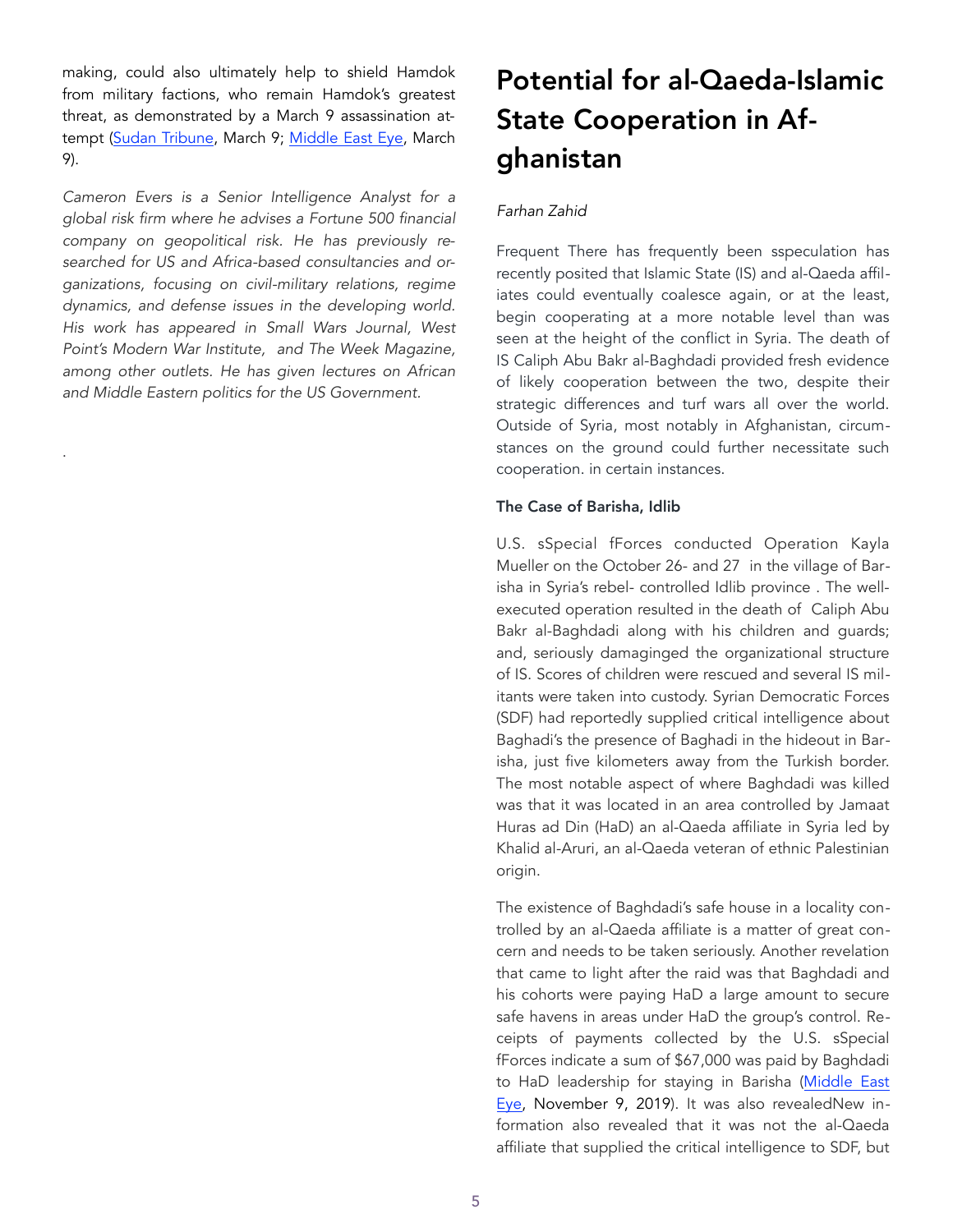some of Baghdadi's own trusted and close confidants. This again indicateesd that Baghdadi and HaD had developed enough of a working relationship or low-end cooperation for HaD to keep his location concealed.

#### The Case of Afghanistan

IS first emerged in Afghanistan after the proclamation of the Islamic cCaliphate in July 2014. IS maintained an anti-Taliban stance in Afghanistan from the beginning of the organization's founding ([Terrorism Monitor,](https://jamestown.org/program/the-taliban-takes-on-islamic-state-insurgents-vie-for-control-of-northern-afghanistan/) August 10, 2018). The Taliban are an old al-Qaeda ally and have long worked hand in hand. The late aAl-Qaeda emir Osama bin Laden famously pledged allegiance to the Taliban's then supreme leader, Mullah Muhammad Omar. Later, Ayman al-Zawahiri, the new eEmir of aAl-Qaeda, renewed his pledge of allegiance to subsequent Taliban supreme leaders. IS's local chapter, Wilayat-e-Islamic State-Khurasan (IS-K), routinely fought against the Taliban during the early phase of its presence in Afghanistan. The violence significantly declined with following reported peace deals that were brokered by al-Qaeda to settle disputes between the Taliban and IS-K. [1] The Taliban, under the leadership of their new eEmir Mullah Haibatullah, appeared more content to target Afghan National Security Forces (ANSF) and U.S. forces rather than fighting directly with IS-K. While direct violence between the two declined, the Taliban's peace negotiations with the United States is likely what has led the Taliban to reportedly aid the Afghan National Security ForcesANSF in operations against IS-K.

As part of the peace negotiations, the Taliban is supposed to help assist in rooting out al-Qaeda and IS-K, potentially placing both groups in a challenging position, much likesimilar to the situation al-Qaeda affiliates and IS faced in Syria as their territoriesy collapsed. If the Taliban is no longer helping to support and shelter al-Qaeda, or it loses trust that the group will conceal its whereabouts, al-Qaeda could seek out a strategic agreement with IS-K, at the least secure aing safe haven ([Terrorism Monitor,](https://jamestown.org/program/briefs-309/) July 12, 2019).

#### Future Prospects

Considering the situation both al-Qaeda and IS-K could face if ANSF efforts against the Taliban slow, there could become a greater necessity for some level of cooperation could grow, as has been seen in Syria. IS-K has lost numerous leaders, and al-Qaeda is still attempting to regroup in Afghanistan and could lose some of the vital support it receives from provided by the Taliban, at least to an extent. The Both organizations are both facing an acute shortage of seasoned and experienced commanders and strategic planners. Naturally, pooling resources could help to solve much of their problems. Al-Qaeda appears to be short of finances, whereas IS-K likely has greater access funds from the larger IS network, which and the funds accumulated substantial resources during its five year rule over territories in Iraq and Syria.

#### **Conclusion**

Alliances among terrorist organizations areis not a new phenomenon. Alliances occur on the basis of mutual interests and conditions on the ground. Such collaboration could initially work as either high-end or low-end cooperation. Working relationships could start to develop on the basis of tactical challenges and threats emanating from the common enemiesy. IS splintered out of al-Qaeda's Iraq chapter and ideologically the two adhere to similar Salafist schools of thought with slightly different ambitions. Similarly, IS-K splintered from al-Qaeda's long time Taliban partners and some members are likely more inclined to connect if necessary. As such, it is entirely possible that the changing environment could force IS-K and al-Qaeda in Afghanistan to reconnect on the basis of shared concerns and potentially serve as a future model for affiliates of the two groups facing similar situations elsewhere to further their cooperation.

*Farhan Zahid has done his Ph.D. in Counter Terrorism (Topic: Al-Qaeda-linked Islamist violent Non-State Actors in Pakistan and their relationship with Islamist Parties) from Vrije University Brussels, Belgium. He writes on counter-terrorism, al-Qaeda, Pakistani al-Qaeda-linked groups, Islamist violent non-state actors in Pakistan, militant landscapes in Pakistan and the Afghan Taliban.* 

### **Notes**

[1] For further details on this issue please see Antonio Giustozzi, Islamic State in Khorasan, Hurst (September 1, 2018), London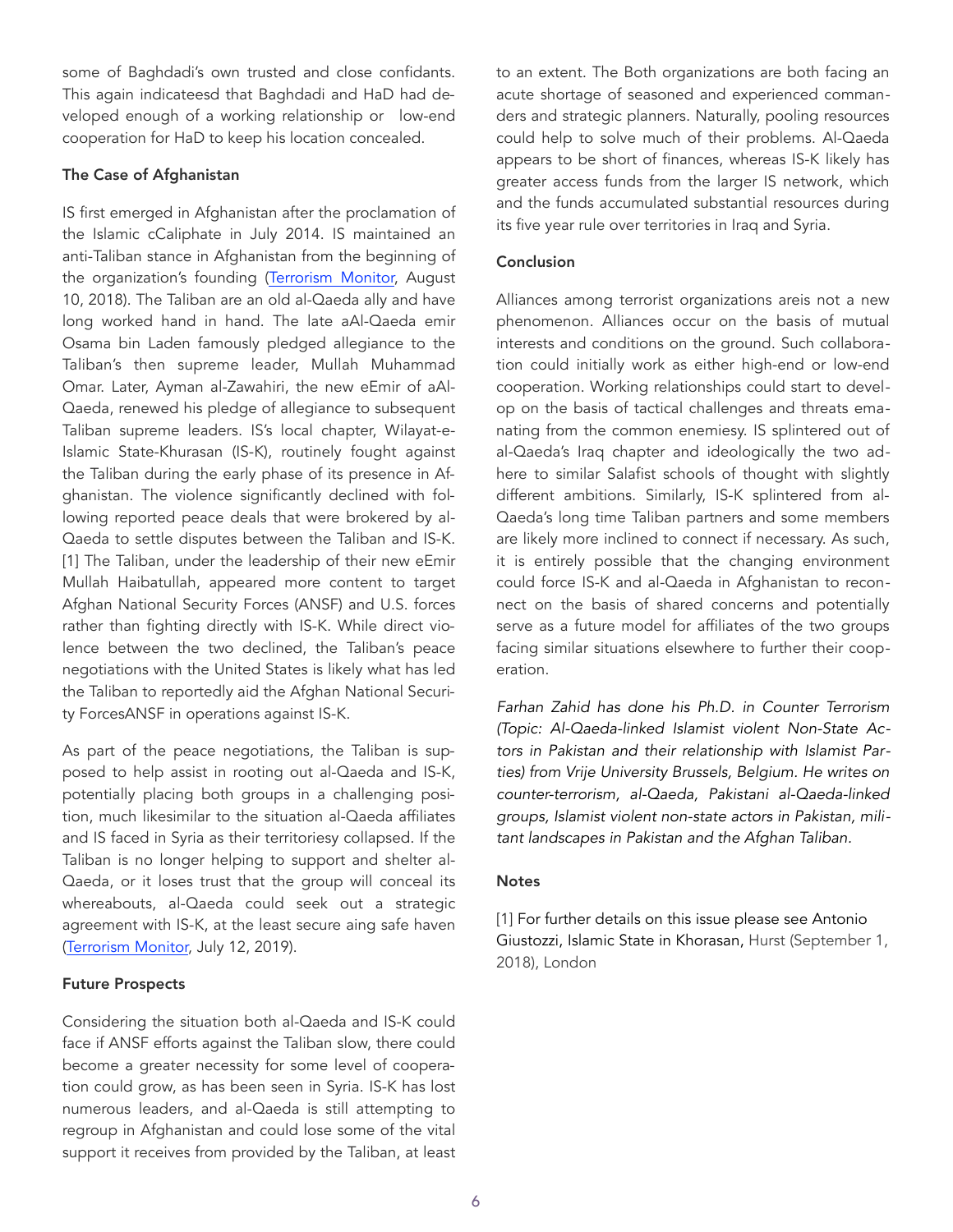## The Emerging Triad of Islamic State Central Africa Province

#### *Brian M. Perkins*

The ongoing conflict in northern Mozambique has gathered pace over the past several months and shows little sign of abating, despite the Mozambican military and Russian private military contractor (PMC) Wagner's security operations in the region. Islamic State Central Africa Province (IS-CAP) has claimed responsibility for attacks at an increasing rate over the past six months, but the dynamics between various militant cells in the region remain opaque. While the dynamic between local cells in Mozambique is still unclear, there have been mounting indications as to what IS-CAP's overall structure will look like and the logic behind its geographic layout.

IS-CAP's arrival in the Democratic Republic of the Congo (DRC) in April 2019 came as somewhat of a surprise, despite evidence that ADF members had adopted an inclination toward IS ([East African,](https://www.theeastafrican.co.ke/news/africa/Islamic-State-claims-its-first-Congo-attack/4552902-5078826-r8por/index.html) April 19, 2019). The announcement of IS-CAP's presence in Mozambique was, to a degree, less unexpected given the strong jihadist teachings underpinning the core of the local insurgent group Ansar al-Sunna, which had been ramping up attacks at the time of the announcement. What was peculiar about IS-CAP's presence in Mozambique, however, was the geographic divide between the branch's two components—DRC and Mozambique—and the fact that, on the surface, the armed groups in the two countries have seemingly little to do with one another. Meanwhile, there was already an IS affiliate in Somalia established by al-Shabaab defectors in 2015, which is coincidentally the same year ADF leader Jamil Mukulu was arrested, an event many believe helped further fragment the group more toward jihadist sentiment. Unlike IS-CAP, the IS group in Somalia made its allegiances more publicly known, but had not been recognized as a formal IS *wilayat* (province).

#### Building the IS Triad

IS' strength has long been its ability to capitalize on deep-rooted religious and ethnic divides, and its branches that span multiple countries have something specific in common—they are often located in multiborder areas with significant overlap in tribal, ethnic, linguistic or religious groups. For instance, in the Sahel, ethnic Fulani and Dogon people straddle the Mali, Burkina Faso, Niger border area and the local IS branch has leveraged fissures between these communities (see [Ter](https://jamestown.org/program/burkina-faso-and-the-looming-jihadist-threat-to-coastal-)[rorism Monitor,](https://jamestown.org/program/burkina-faso-and-the-looming-jihadist-threat-to-coastal-) December 19, 2018). Having an expansive area of operations in border territories has significantly benefitted IS in numerous territories, allowing the group to more easily conduct hit and run style attacks, avoid head-to-head military operations, and draw from a larger recruiting pool.

IS-CAP does follow IS' common strategy of coopting or rebranding already established militant groups. The group's geographic structure, however, represents a notable departure from IS' typical strategy in which its formal provinces largely represent a more contiguous territory or area of operations, aside from its province in Southeast Asia, which spans multiple island nations due primarily to geographic necessity. A particularly strong logic, however, exists behind IS' strategy for establishing IS-CAP in this manner, and there have been indicators as to the branch's likely intended form—a triad formed by contingents in DRC, Mozambique, and Somalia.

The first IS-CAP contingent to be recognized was in DRC, and likely represents, at the least, a faction of the ADF. Little is known about how exactly IS courted fighters in DRC, but there is evidence of collusion and links between Somali-based fighters and networks and members of the ADF, including smuggling and recruitment networks and alleged training camps (see [Terrorism](https://jamestown.org/program/the-cross-pollination-of-east-africas-armed-groups/)  [Monitor,](https://jamestown.org/program/the-cross-pollination-of-east-africas-armed-groups/) November 18, 2019). Additionally, a Kenyanbased IS financier—Waleed Ahmed Zein—known for working within East Africa reportedly made financial transfers to the ADF [\(Treasury.gov,](https://home.treasury.gov/news/press-releases/sm476) September 7, 2018; see [Militant Leadership Monitor,](https://jamestown.org/program/waleed-ahmed-zein-the-da) September 30, 2019). It is, therefore, conceivable that IS' initial outreach and current communications were facilitated through similar channels.

IS-CAP's presence in Mozambique since June 2019 is of a similarly mysterious origin with no clear evidence as to the source of the relationship. There is also little available evidence indicating what percentage of the cells responsible for the overall violence are actually linked to IS-CAP. IS-CAP has claimed approximately 28 attacks since June, a fraction of the total throughout that time period. Regardless, there are several common denominators that link fighters in the three countries and likely form the logical basis of incorporating Mozambican fighters into the larger IS-CAP, including ties between militants and smugglers and links back to radical networks—including through Kenya and Tanzanian-based